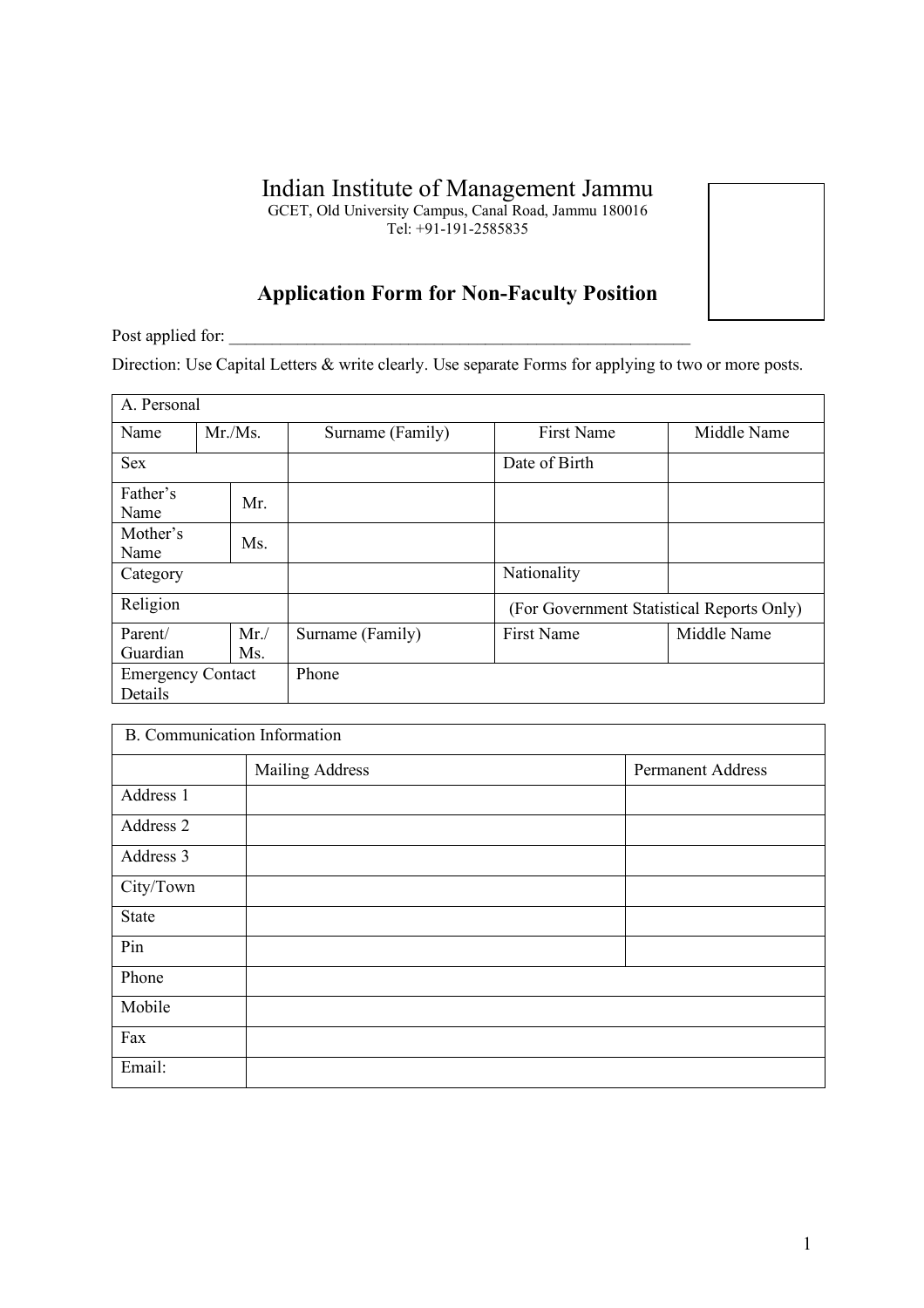| C. Academic        |          |                                              |                    |                               |                |  |
|--------------------|----------|----------------------------------------------|--------------------|-------------------------------|----------------|--|
| Degree/Examination | Subjects | Name of<br>Institution &<br>University/Board | Year of<br>Passing | <b>Marks</b><br>$\frac{0}{0}$ | Class/Division |  |
|                    |          |                                              |                    |                               |                |  |
|                    |          |                                              |                    |                               |                |  |

| D. Work Experience |             |          |       |             |       |     |    |
|--------------------|-------------|----------|-------|-------------|-------|-----|----|
| Sl.                | Designation | Employer | Pay   | Total       | No.   | Fro | Tо |
| N <sub>o</sub>     |             |          | Scale | Emoluments  | of    | m   |    |
|                    |             |          |       | $p.m.$ (Rs) | Years |     |    |
|                    |             |          |       |             |       |     |    |
|                    |             |          |       |             |       |     |    |
| ◠                  |             |          |       |             |       |     |    |

Total number of years of work experience post qualification: \_\_\_\_\_\_\_\_\_ years

If required, attach additional table in same format. Please Tick: Attachment: Yes/ No

E. Did you represent India or your State in any Game or Sport? Yes/ No

If Yes, name the Game or Sport \_\_\_\_\_\_\_\_\_\_\_\_\_\_\_\_\_\_\_\_\_\_\_\_\_\_\_\_\_\_\_\_\_\_\_\_\_\_\_\_\_\_\_\_\_\_\_\_\_\_\_\_\_\_\_\_

| Name of Award & Institution | Year | Reason for Award |
|-----------------------------|------|------------------|
|                             |      |                  |
|                             |      |                  |

### F. General

Please write how you can contribute to the IIM Jammu in the formative years (not more than 150 words):

 $\mathcal{L}_\mathcal{L} = \{ \mathcal{L}_\mathcal{L} = \{ \mathcal{L}_\mathcal{L} = \{ \mathcal{L}_\mathcal{L} = \{ \mathcal{L}_\mathcal{L} = \{ \mathcal{L}_\mathcal{L} = \{ \mathcal{L}_\mathcal{L} = \{ \mathcal{L}_\mathcal{L} = \{ \mathcal{L}_\mathcal{L} = \{ \mathcal{L}_\mathcal{L} = \{ \mathcal{L}_\mathcal{L} = \{ \mathcal{L}_\mathcal{L} = \{ \mathcal{L}_\mathcal{L} = \{ \mathcal{L}_\mathcal{L} = \{ \mathcal{L}_\mathcal{$  $\mathcal{L}_\mathcal{L} = \{ \mathcal{L}_\mathcal{L} = \{ \mathcal{L}_\mathcal{L} = \{ \mathcal{L}_\mathcal{L} = \{ \mathcal{L}_\mathcal{L} = \{ \mathcal{L}_\mathcal{L} = \{ \mathcal{L}_\mathcal{L} = \{ \mathcal{L}_\mathcal{L} = \{ \mathcal{L}_\mathcal{L} = \{ \mathcal{L}_\mathcal{L} = \{ \mathcal{L}_\mathcal{L} = \{ \mathcal{L}_\mathcal{L} = \{ \mathcal{L}_\mathcal{L} = \{ \mathcal{L}_\mathcal{L} = \{ \mathcal{L}_\mathcal{$ \_\_\_\_\_\_\_\_\_\_\_\_\_\_\_\_\_\_\_\_\_\_\_\_\_\_\_\_\_\_\_\_\_\_\_\_\_\_\_\_\_\_\_\_\_\_\_\_\_\_\_\_\_\_\_\_\_\_\_\_\_\_\_\_\_\_\_\_\_\_\_\_\_\_\_\_\_\_\_\_

G. Any other information on why you should be considered for the post: